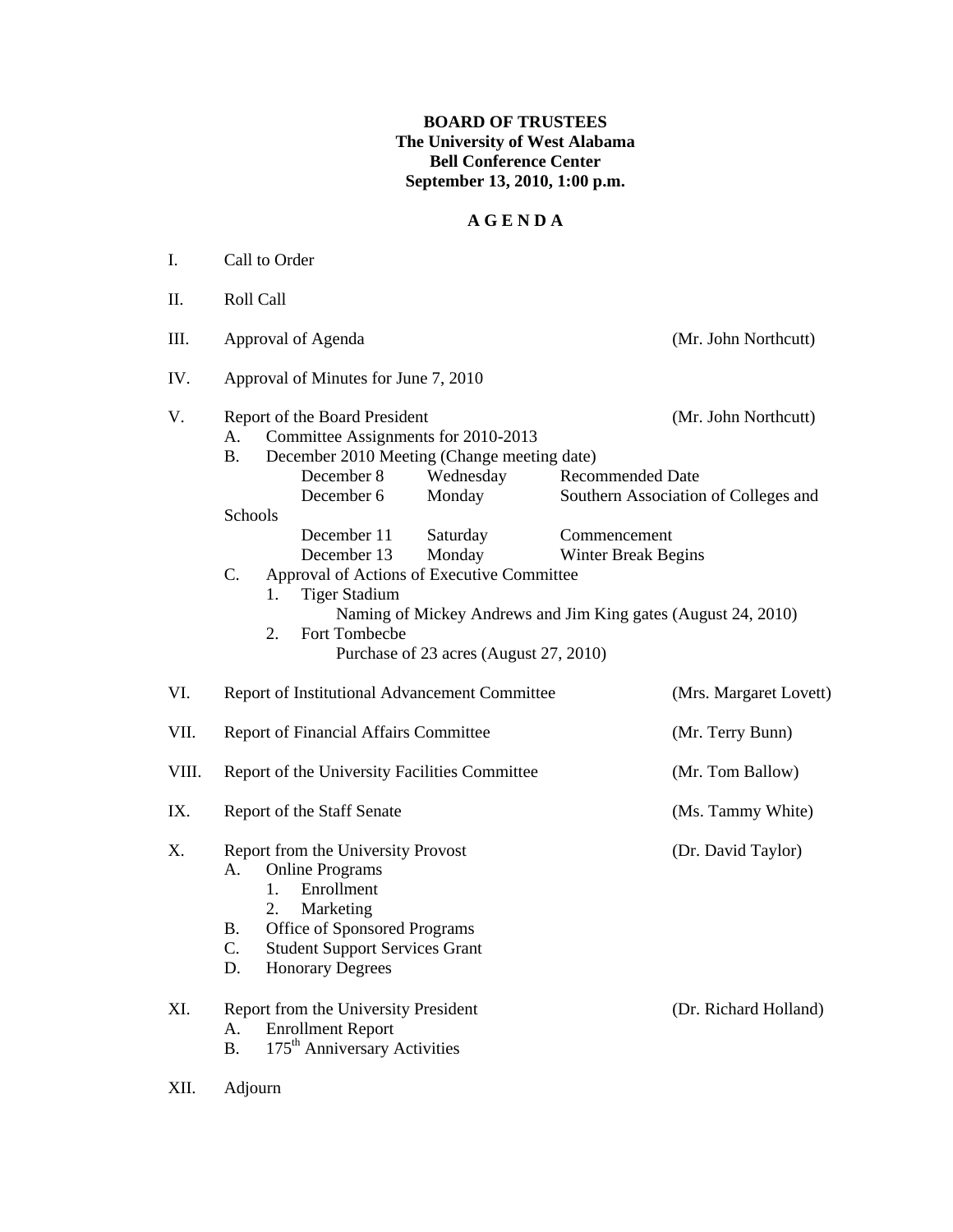### **BOARD OF TRUSTEES The University of West Alabama Bell Conference Center September 13, 2010, 1:00 p.m.**

### **I. CALL TO ORDER**

Mr. John Northcutt, President *pro tem*, called the meeting to order at 1:00 p.m. He asked Mr. O'Neal to give the invocation.

## **II. ROLL CALL**

Mr. Northcutt requested Mrs. Rebecca Lewis, Secretary of the Board, to call the roll. Members attending were: Mrs. Jean Anderson, Mr. Thomas Ballow, Mr. Terry Bunn, Mrs. Rebecca Lewis, Mrs. Margaret Lovett, Mr. John Northcutt, Mr. Willie B. O'Neil, Mr. Alex Saad, and Mr. Thed Spree. Absent: Mrs. Lena Hardaway, Mr. Randall Hillman, and Mr. John Smith. A quorum was present.

## **III. APPROVAL OF AGENDA**

Mr. Northcutt asked for a motion and second to approve the revised agenda for today's meeting, adding an item to allow Mr. Spree, Chair of the Athletic Committee, to acknowledge the accomplishments of Coach Bobby Wallace as Head Football Coach of the University of West Alabama. Mr. Bunn made a motion to amend the agenda, Mr. Spree seconded the motion, and the motion passed. Mr. Spree introduced Coach Wallace, who said a few remarks about the football program, and encouraged the members of the Board to come to the first home game of the season on Saturday at the Tiger Stadium.

Mr. Northcutt thanked Coach Wallace and the football team for playing in the first Rock Tenn Classic in Demopolis, adding that it was a good event for the town of Demopolis.

## **IV. APPROVAL OF MINUTES FOR JUNE 7, 2010**

Mr. Northcutt called for a motion to approve the minutes from the last meeting. Mrs. Anderson moved to approve the minutes; Mrs. Lovett seconded the motion; and the motion passed.

## **V. REPORT OF THE BOARD PRESIDENT** *Committee Assignments for 2010-2013*

Mr. Northcutt distributed the committee assignments and named the following chairs:

> Mr. Northcutt, Chair of the Executive Committee Mr. O'Neill, Chair of the Academic Programs Committee Mr. Spree, Chair of the Athletic Committee Mr. Ballow, Chair of the University Facilities Committee Mr. Bunn, Chair of the Financial Affairs Committee Mrs. Lovett, Chair of the Institutional Advancement Committee Mrs. Lewis, Chair of the Student Affairs Committee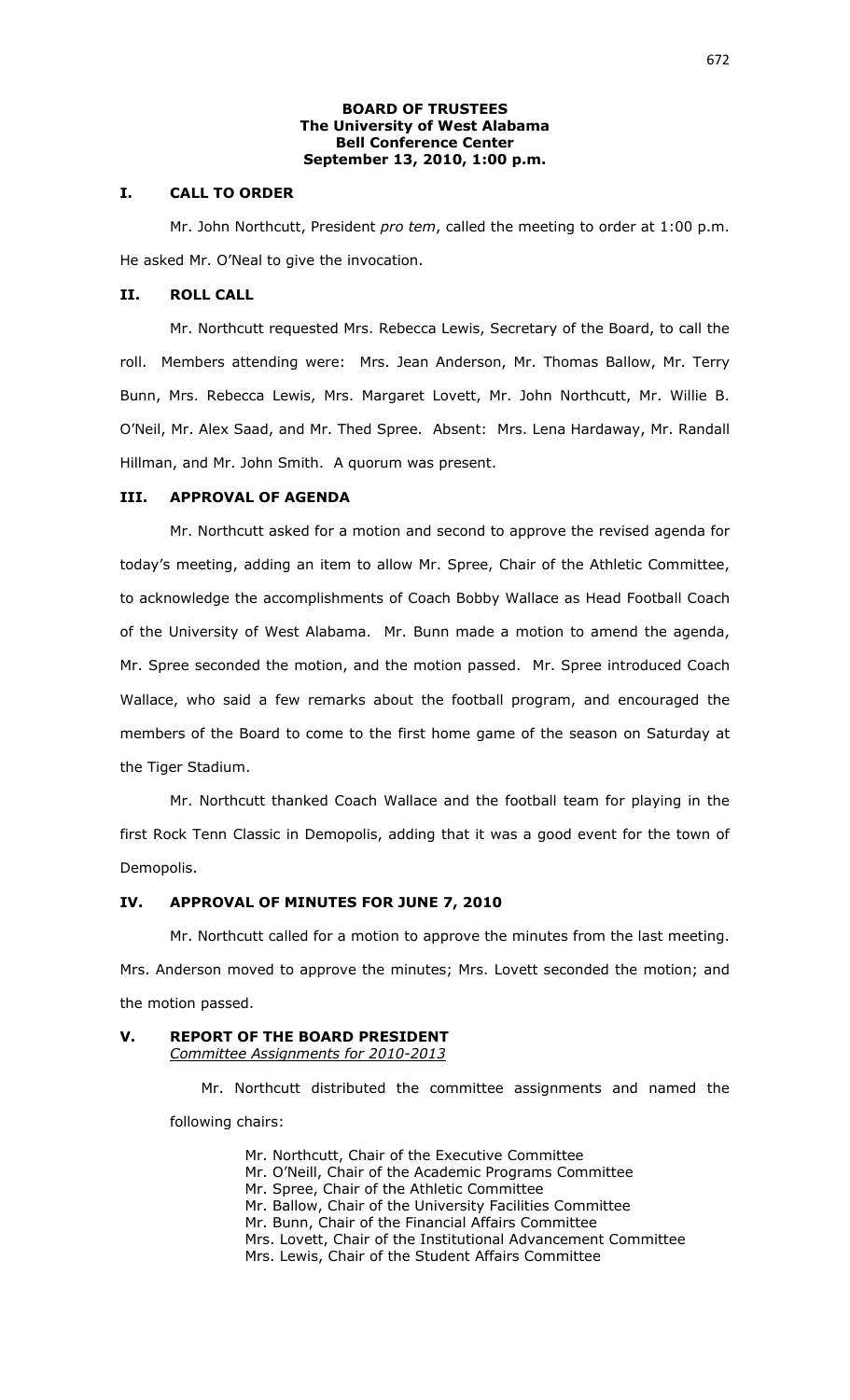## *December 2010 Meeting (Change Meeting Date)*

Mr. Northcutt asked Dr. Holland to explain the reason for the requested change in the date for the December meeting. Dr. Holland said the regular scheduled would be December 6; however, he and several administrators would be at the annual meeting of the Southern Association of Colleges and Schools. The date of December 13 on the approved schedule would be the day after Commencement weekend and the day the Winter Break would begin. Dr. Holland, therefore, recommended that the date for the Board meeting be changed to December 8, 2010. Mrs. Lewis made a motion to approve the change to December 8, 2010; Mr. Bunn seconded the motion; and the motion passed.

### *Approval of Actions of Executive Committee*

Mr. Northcutt said there had been two actions of the Executive Committee since the June 7 Board Meeting and he asked Dr. Holland to comment on this. Dr. Holland said the action of the Executive Committee involved two time sensitive issues – one being Tiger Stadium. He said an alumnus donated money to install a new fence and wrought iron gates at the Stadium. As Part of that, Dr. Holland said that the Executive Committee approved the naming of the two gates for former football coaches at UWA – Mickey Andrews and Jim King. He said all of the members of the Board were informed of this decision and all that is needed is a motion to adopt the action of the Executive Committee. Mr. Bunn made a motion to adopt the action of the Executive Committee; Mr. O'Neill seconded the motion; and the motion passed.

Dr. Holland said the second item that was considered by the Executive Committee was the purchase of property at Fort Tombecbe. He said the University owns the site of the Fort (two acres); however, the University had the opportunity to purchase 23 acres adjacent to the Fort site due to foreclosure of a mortgage on the acreage. Dr. Holland said this was a timely concern because the property was going to be auctioned off at the Sumter County Courthouse. The University requested that this not be done and this provided time to raise \$100,000 to make the purchase. Because of the work of Ashley Dumas and Tina Jones, the money was raised in about three days by working with the Archeological Conservancy of America. Dr. Holland said part of the money came from the Conservancy, the Sumter County Historical Society, which resulted in the University having to put up only a small amount to make the purchase. He said this purchase is very important for the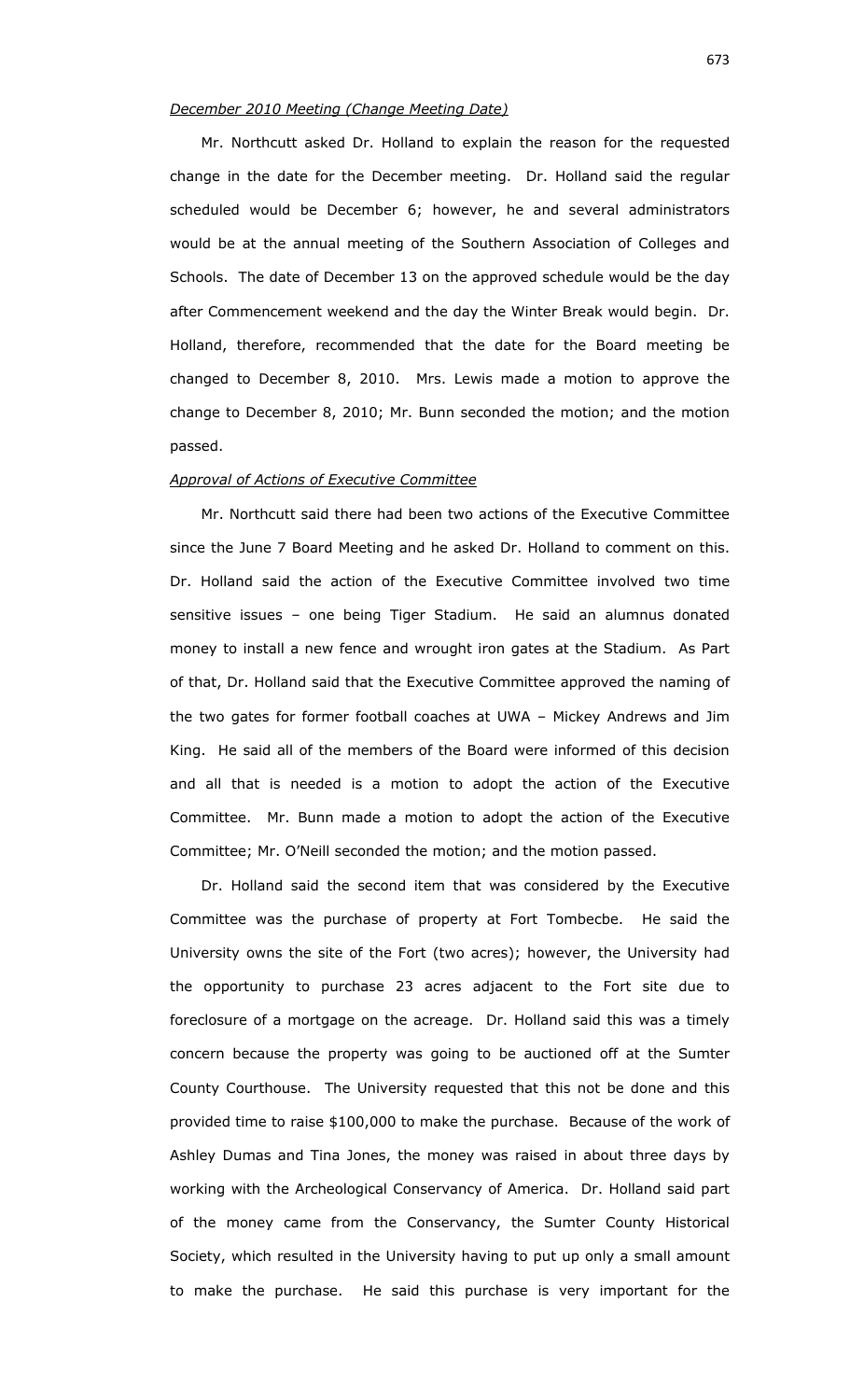development of Fort Tombecbe and added that Dr. Ashley Dumas has been conducting archeological digs and classes at the site. Dr. Holland indicated the Executive Committee authorized the purchase of this property and now a motion is needed to adopt the action of the Committee. A motion was made by Mrs. Lovett and seconded by Mr. Spree to adopt the action of the Executive Committee.

### **VI. REPORT OF INSTITUTIONAL ADVANCEMENT COMMITTEE**

Mrs. Lovett, Chair, reported that the Committee met at 8:30 this morning and that Mr. Spruiell and Mr. Gordon presented reports on their area. She said they discussed that almost \$10 million has been raised through the Capital Campaign. Mrs. Lovett said other items discussed were: the upcoming celebration of the success for the Campaign and the activities and events throughout the past year in Alumni Relations. She commended TyAnne Stone for the good job she is doing for her area. Also discussed were Public Relations, Marketing strategies, and scholarships that were provided to students. Mrs. Lovett added that each member of the Board received a copy of the report, which was very impressive.

### **VII. REPORT OF FINANCIAL AFFAIRS COMMITTEE**

Mr. Terry Bunn, Chair, said the Committee this morning and all members of the Committee were present. He said that the Committee is presenting two motions to be considered by the full Board – the first is to authorize the University of West Alabama, through the President and the University attorney, to negotiate and see if an agreement can be reached to purchase the Livingston Motel property and if a consensus is reached on the cost of the property, that the Executive Committee of the Board authorize the purchase of the Livingston Motel property. Mr. Northcutt said this was in the form of a motion by the Committee and called for a second. Mrs. Lovett seconded the motion and the motion was approved.

Mr. Bunn said the second recommendation by the Committee was the adoption of a resolution authorizing cost recovery out of future bond issues. Mr. Northcutt said this was in the form of a motion and called for a second. Mr. Saad seconded the motion and the motion passed.

## **VIII. REPORT OF UNIVERSITY FACILITIES COMMITTEE**

Mr. Ballow, Chair, said the Committee had a very lengthy meeting this morning and that a report was presented on the housing occupancy on campus, which is at about 88%. He reported that UWA provides on-campus housing for almost the lowest rental rate of other institutions in Alabama.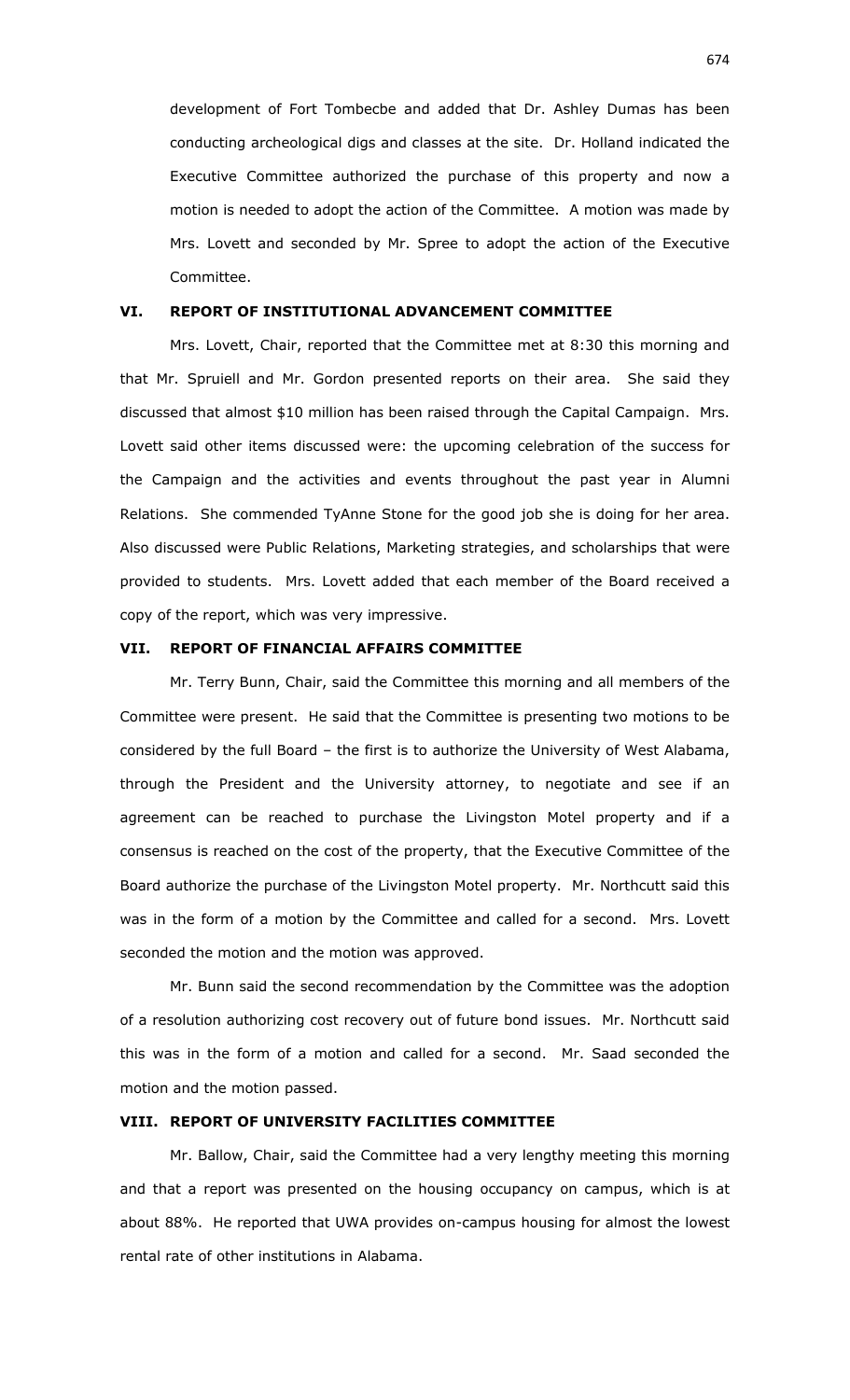Mr. Ballow said the facilities plan for 2010-2014 was reviewed and they discussed the addition to Hoover Apartments, as well as the building of a new dormitory. He said the financing of these projects and the site on campus to build the dormitory were discussed. Mr. Ballow said the Committee approved a motion and further recommends it to the Board for approval that the University move forward with the pursuing of bond issue funds at an estimated amount of \$31 million to be used to fund the addition to the Hoover Apartments, to refinance the current loan on the dorms to obtain a lower interest rate that was financed through bond issue monies several years ago at a much higher rate of interest, and to build a new dormitory. Mr. Northcutt indicated this recommendation was in the form of a motion and called for a second. Mrs. Anderson seconded the motion and the motion passed. Mr. Northcutt indicated the Hoover Apartments are scheduled to be open in August 2011 and the new dormitory is scheduled for August 2012.

#### **IX. REPORT FROM THE STAFF SENATE**

Ms. Tammy White, Chair, reported that the Staff Senate has a new webpage that is accessible from the Quick Links section of the UWA Homepage. She also indicated anyone could view their minutes at this site, as well.

Ms. White said the Senate is working to advise all staff of the salary equity process and added that the process is outlined on the Senate's webpage.

#### **XI. REPORT FROM THE UNIVERSITY PROVOST**

#### *Online Enrollment and Marketing Overview*

Dr. Taylor reported that there are 2,333 online students in the Fall I session and that 2,200 are in the Ed.S or Master's program. He said the Ed.S. was recently launched and there are four degree programs up and running now and there are about 330 students in those programs. Dr. Taylor said work continues on launching more graduate programs and, in fact, last Friday he heard from the Department of Education that a proposal for the Ed.S in Instructional Leadership had met all of the standards and will be presented to the full State Board of Education on October 14 for approval. He said expectations are that this program will be extremely popular and for enrollment to skyrocket, both on-campus and online.

In other news about the Online Program, Dr. Taylor said Kent Partridge has been hired as the Online Marketing Director and is doing a great job. He said Kent is an alumnus of UWA, and has returned to UWA after a long and distinguished career in marketing and media relations for about 25 years. Dr. Taylor said Kent has been with the University for about three months, but his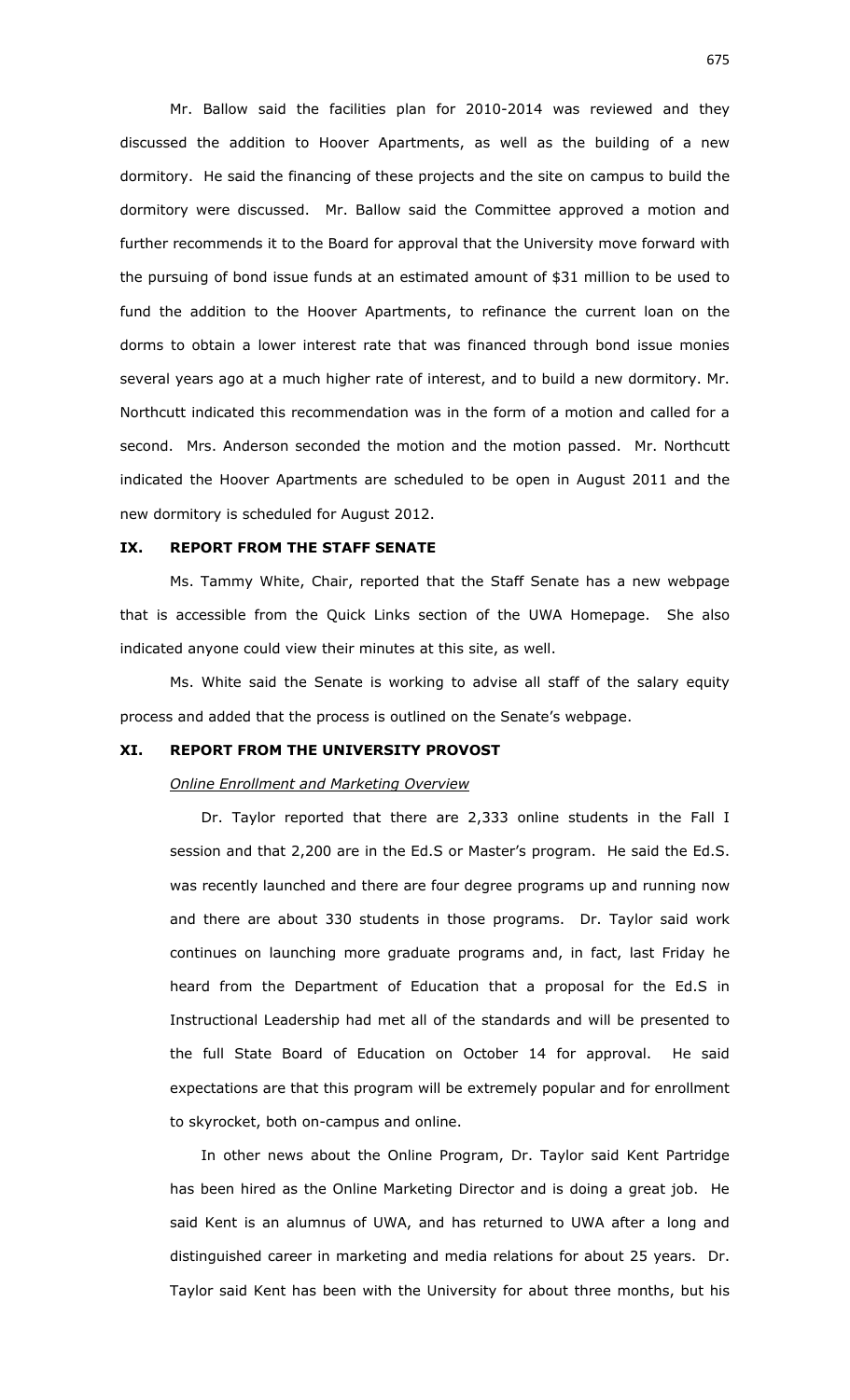accomplishments are absolutely amazing. He indicated that the Trustees received the Online Marketing Review that Mr. Partridge gave to a recent meeting of the Deans' Council. This report included what has been done relative to the marketing of the online program, but also included some of the creative marketing ideas that he has. Dr. Taylor said some dividends are already being received from the marketing efforts, such as in the Carolinas, and the focus this year is on Florida.

### *Office of Sponsored Programs*

Dr. Taylor said the report that was sent to the Board outlines the grants funded and the pending applications. He said there has been a steady growth in the last few years of the amount of grants received. Dr. Taylor said last year UWA received \$2,089,907 in grants and this year received about \$2.1 million. He said UWA has already submitted grant applications totaling \$4,200,642. Dr. Taylor said Dr. Becky Harvard and her very capable staff need to be commended for their work, as well as many faculty and staff who are engaged in the grant process.

One grant that Dr. Taylor called particular attention to was the Student Support Services Grant. He said a call was received from Senator Jeff Sessions about two weeks ago indicating the grant renewal proposal had been approved because of the excellent success of the program. Dr. Taylor said they realized it was a very highly competitive environment this year. He said the award is \$294,000 per year for five years which totals about \$1.47 million. He explained that the Student Support Services is one of the Federal TRIO programs and is designed to help boost the retention and graduation rates of eligible students by providing them mentoring and tutoring. Dr. Taylor indicated there are 170 students in this program, who come from Sumter, Marengo, Tuscaloosa, Clarke and Wilcox Counties in Alabama, and with a few from Mississippi. He said the excellence of this program is the scores given by the readers of the application. The success of the retention and graduation rates is shown by the fact that of the 170 students in the program, 40 are juniors and 38 are seniors. He indicated his appreciation to Dr. Vicki Spruiell and her staff for a job well done. Dr. Taylor said UWA first received funding for this program in 1977 and has been funded continuously since that time.

#### *Faculty Development Leadership Program*

Dr. Taylor reported that this program is designed to expose potential campus leaders to administrative responsibilities and procedures and to help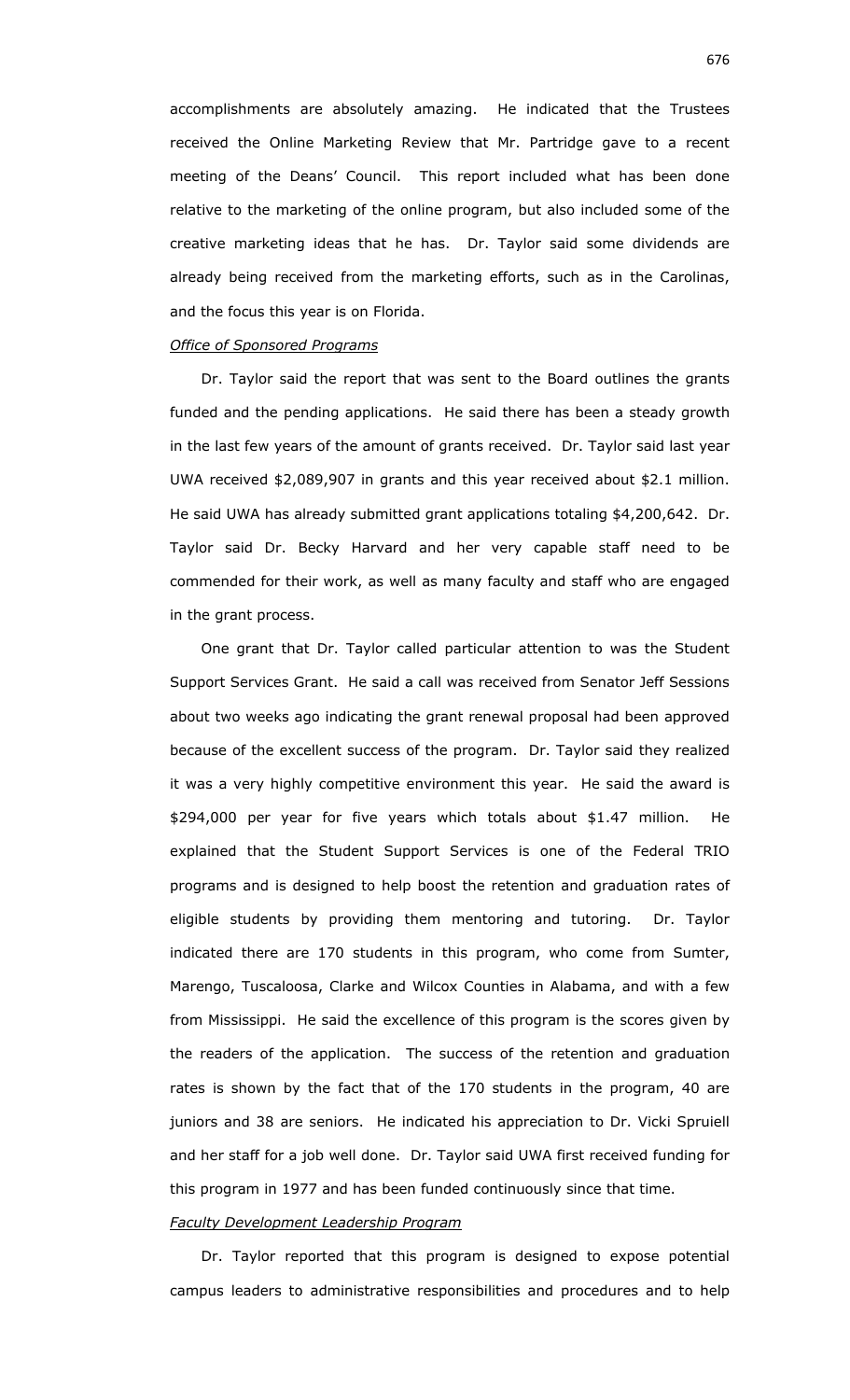them develop the necessary knowledge and skills to become a successful administrator. He said Dr. B. J. Kimbrough and Dr. Denise Knight have recently the program

Dr. Taylor said this term there are two University fellows who will be participating in the program – Dr. Dana Harwell and Dr. Rob Riser. Dr. Harwell will shadow Dr. Kathy Chandler, while Dr. Riser will shadow Dr. Tim Edwards.

#### *Honorary Degree Committee Report*

Dr. Taylor reported that the Board members should have received a letter inviting nominations of candidates for honorary doctoral degrees to be conferred during the May 7, 2011, Commencement. He said the letter synopsizes the criteria for being nominated. Dr. Taylor especially noted the deadline of October 4, 2010, for submission of letters of nomination and letters of support to the Honorary Degree Committee, Station 25, The University of West Alabama, Livingston, AL 35470.

#### *Faculty and Staff Achievements*

Dr. Taylor reported a handout was provided to the Board members with a brief statement about the faculty achievements and where they can be reviewed. He said each August a list is compiled of professional achievements by UWA faculty and staff. In the past, Dr. Taylor said copies were made and distributed; however, due to high cost of printing and the large volume of accomplishments, a decision was made to place this information on the UWA website and this address has been provided.

Dr. Taylor strongly urged the members of the Board to visit the web address and review the professional achievements of the University faculty and staff.

## **XI. REPORT FROM UNIVERSITY PRESIDENT**

## *Update on Enrollment*

Dr. Holland referred to the Enrollment Report that was previously sent to the Board. He said there was an overall increase of 102 students in Summer enrollment. Dr. Holland said the Fall Semester enrollment is at 4,594 at this time, but the Fall II Session of the online program has not been determined as of this date. He said the Fall II figures should bring the total enrollment up significantly.

Dr. Holland reported that the State ACT Composite average is 20.1, the National is 21.0, and UWA's unconditional ACT average is 21.36. He reported